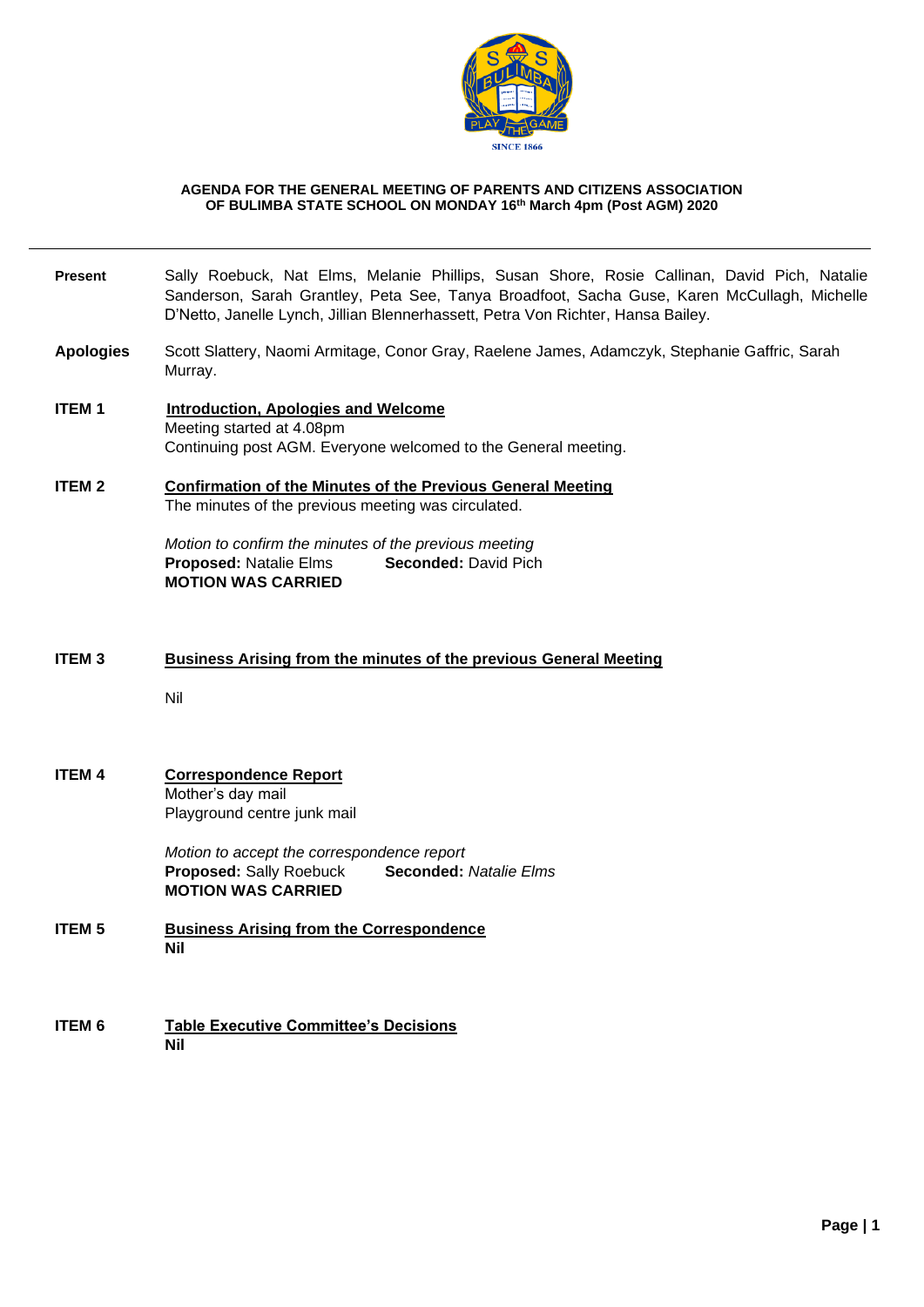## **ITEM 7** Treasurer's Report and Financial Statement, and any business arising from the Treasurer's **report and financial statement**

Report was circulated prior and tabled by the Treasurer

*Motion to increase the spend on alcohol due to increased numbers from \$7,300 and \$10,000 and increase the cleaning budget from \$1,000 to \$1,700.* **Proposed:** Sarah Grantley **Seconded:** Sally Roebuck **MOTION WAS CARRIED**

*Motion to accept the Treasurer's Report* **Proposed:** Petra Von Richter **Seconded:** Sally Roebuck **MOTION WAS CARRIED**

### **ITEM 8 Business Unit reports and financial statements and any business arising from the business unit reports and financial statements**

The report was circulated prior to the meeting and was tabled by the P&C services Manager. Thank you to Melanie Phillips for all the work on the digital side of Smart Bites including Volunteer Website.

There is addition time for staff to clean and sanitise.

*Motion to accept the business unit reports* **Proposed:** Sacha Guse **Seconded:** Natalie Elms **MOTION WAS CARRIED**

## **ITEM 9 Other working groups**

Swim Club – Expressions of interest welcomed. Can discuss at the next meeting. View for term 4 commencement. Could potentially have a swim-a-thon and grand re-opening.

## **ITEM 10 Principal's Report**

Tabled at AGM *Motion to accept the president's report give during the AGM* **Proposed:** David Pich **Seconded:** Rosie Callinan **MOTION WAS CARRIED**

## **ITEM 12 President's Report**

Trivia Night will be postponed – if refunds are requested the request will be granted and tables held. Aim for October.

*Motion to accept the President's Report* **Proposed:** Sally Roebuck **Seconded:** Sacha Guse **MOTION WAS CARRIED**

#### **ITEM 13 Motions on Notice**

**NIL**

#### **ITEM 14 General Business**

Nil